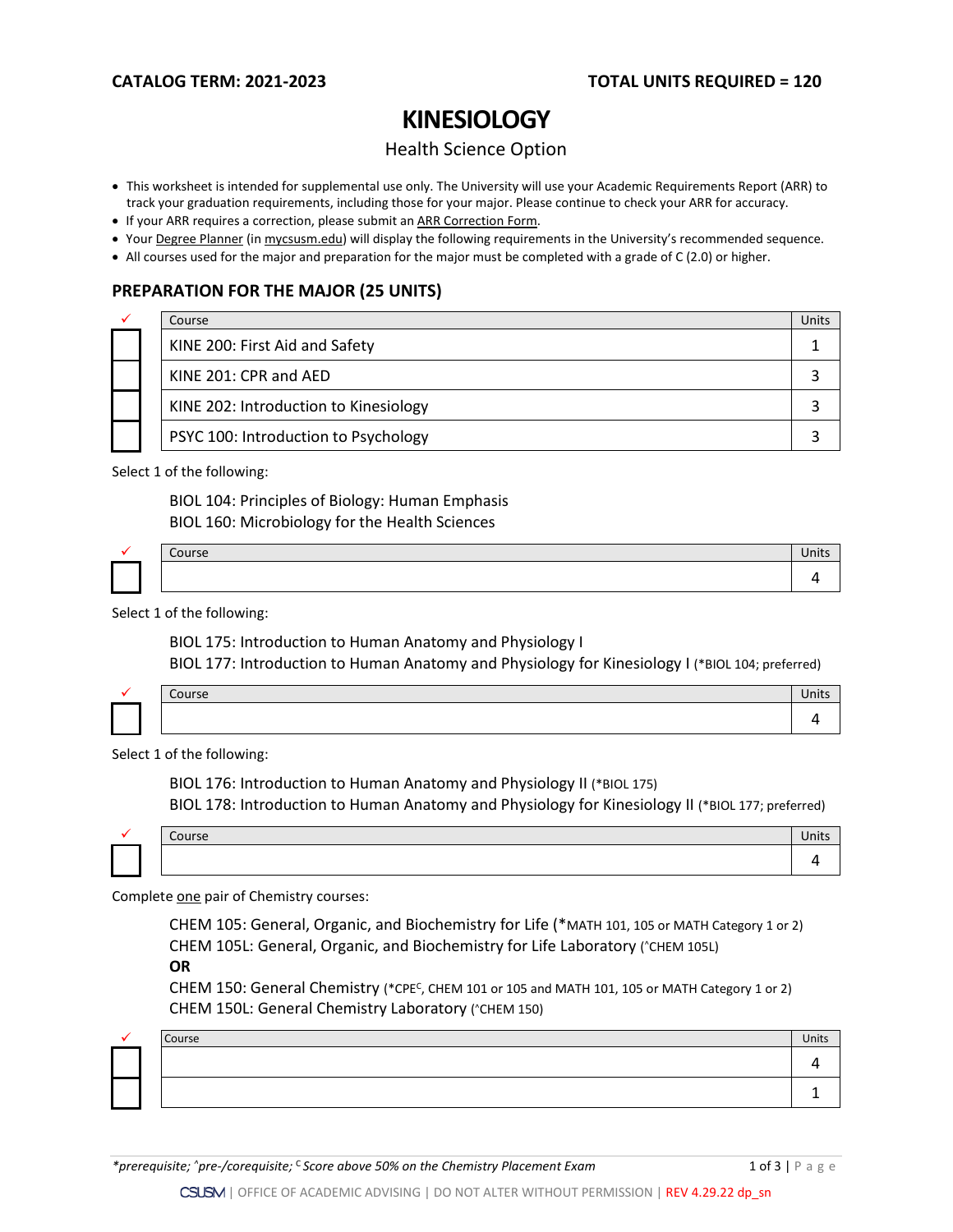## **KINESIOLOGY**

### Health Science Option

### **HEALTH SCIENCE CORE COURSES (31 UNITS)**

| Course                                                                                | Units |
|---------------------------------------------------------------------------------------|-------|
| KINE 301: Motor Control and Learning (*KINE 303)                                      | 4     |
| KINE 303: Statistics and Research Methods (*BIOL 104, 177, 178, KINE 202)             | 3     |
| KINE 305: Movement Anatomy (*KINE 303)                                                | 4     |
| KINE 311: Movement Pedagogy (*junior or senior standing)                              | 4     |
| KINE 316: Stress Management (*BIOL 104, 177, 178, KINE 202)                           | 3     |
| KINE 326: Introductory Exercise Physiology (*KINE 303)                                | 4     |
| KINE 404: Introduction to Epidemiology                                                | 3     |
| KINE 405: Health and Drug Education (*junior or senior standing)                      | 3     |
| KINE 407: Principles of Health Promotion & Education (*BIOL 104, 177, 178; ^KINE 202) | 3     |

### **CULMINATING EXPERIENCE (3 UNITS)**

Select 1 of the following options, totaling 3 units:

KINE 495C: Internship in Kinesiology (\*UD standing; applied for graduation; 20 UD KINE units) KINE 496C: Undergraduate Research (\*instructor consent) KINE 497: Study Abroad (\*instructor consent)

|  | $\sim$ $\sim$<br>course | $\cdot$ $\cdot$<br>чшь |
|--|-------------------------|------------------------|
|  |                         |                        |

# **HEALTH SCIENCE BREADTH (9-10 UNITS)**

Select 1 course from each of the following groups:

#### **Diverse Populations:**

KINE 408: Physical Education for Diverse Populations (\*junior or senior standing) KINE 426: Exercise Physiology and Special Populations (\*KINE 326) KINE 427: Assessment and Programming for Healthy Aging (\*KINE 301, 305, 310, 311 or 326)



#### **Nutritional Science:**

KINE 336: Nutrition for Health and Exercise Performance (\*BIOL 104, 177, 178, KINE 202) KINE 415: Nutrition and Disordered Eating Behavior (\*BIOL 104, 177, 178, KINE 202)



| Course | UIILS |
|--------|-------|
|        |       |

3